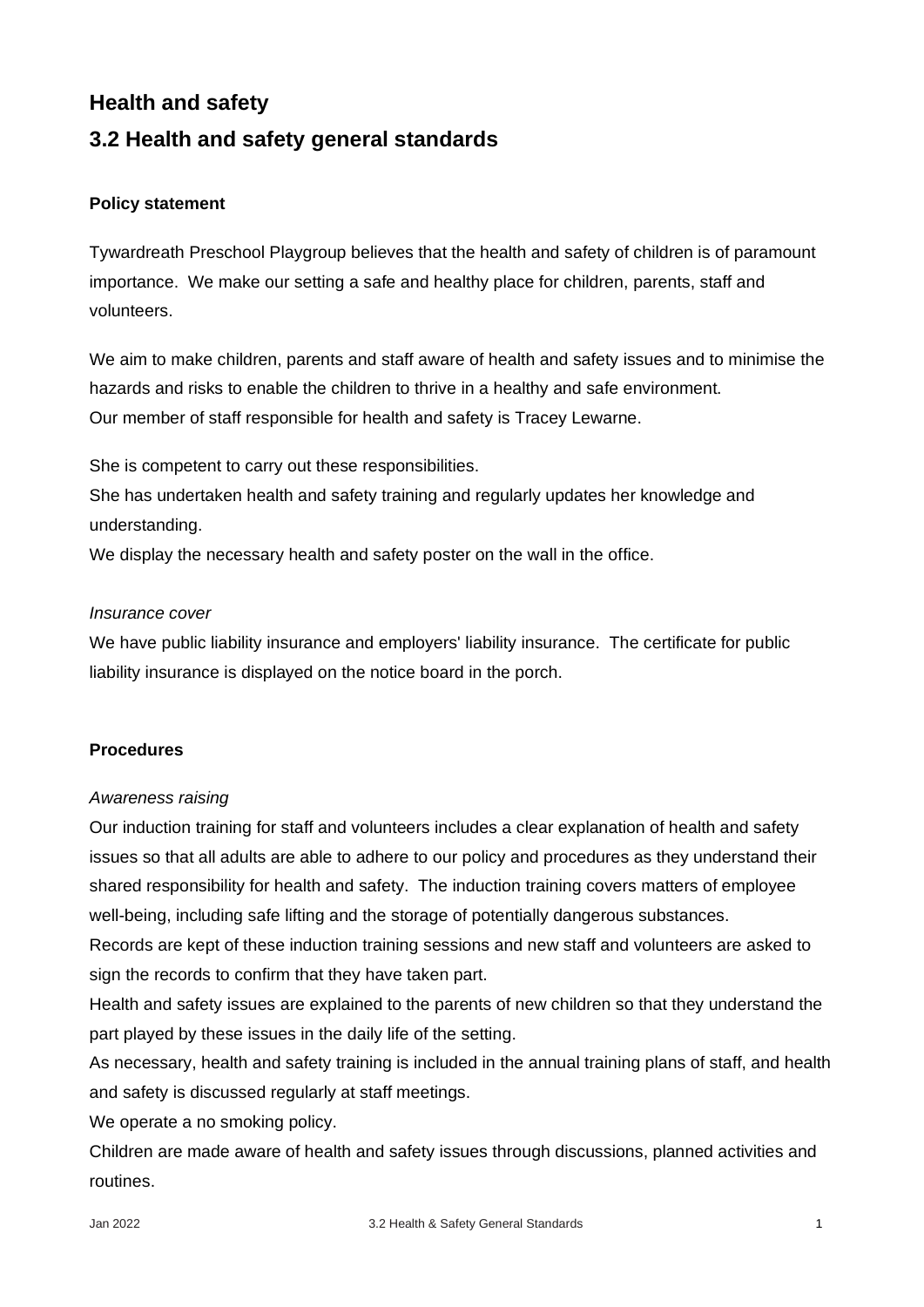#### *Safety of children*

All staff have completed an enhanced DBS disclosure. Adults who do not hold an enhanced DBS disclosure will not be allowed unsupervised access to children.

Adults do not normally supervise children on their own

All children are supervised by adults at all times.

Whenever children are on the premises at least two adults are present, one of which must hold an enhanced criminal record bureau disclosure and a full valid early years first aid certificate.

#### *Safety of adults*

Adults are provided with guidance about the safe storage, movement, lifting and erection of large pieces of equipment.

When adults need to reach up to store equipment or to change light bulbs they are provided with safe equipment to do so.

All warning signs are clear and in appropriate languages.

Adults do not remain in the building on their own or leave on their own after dark.

The sickness of staff and their involvement in accidents is recorded. The records are reviewed termly to identify any issues that need to be addressed.

We keep a record of all substances that may be hazardous to health - such as cleaning chemicals, or gardening chemicals if used. This states what the risks are and what to do if they have contact with eyes or skin or are ingested. It also states where they are stored.

We keep all cleaning chemicals in their original containers.

#### *Windows*

All our windows are at high level and are therefore not easily accessed from the inside or outside of the building. We check the windows daily to ensure they are safe and secure.

#### *Doors*

We take precautions to prevent children's fingers from being trapped in doors.

#### *Floors*

All floor surfaces are checked daily to ensure they are clean and not uneven, wet or damaged.

#### *Kitchen*

Children are not allowed in the kitchen. The kitchen is kept shut and children are made aware that they are not allowed in the kitchen.

All surfaces are non-porous and kept clean.

There are separate facilities for hand washing and washing up.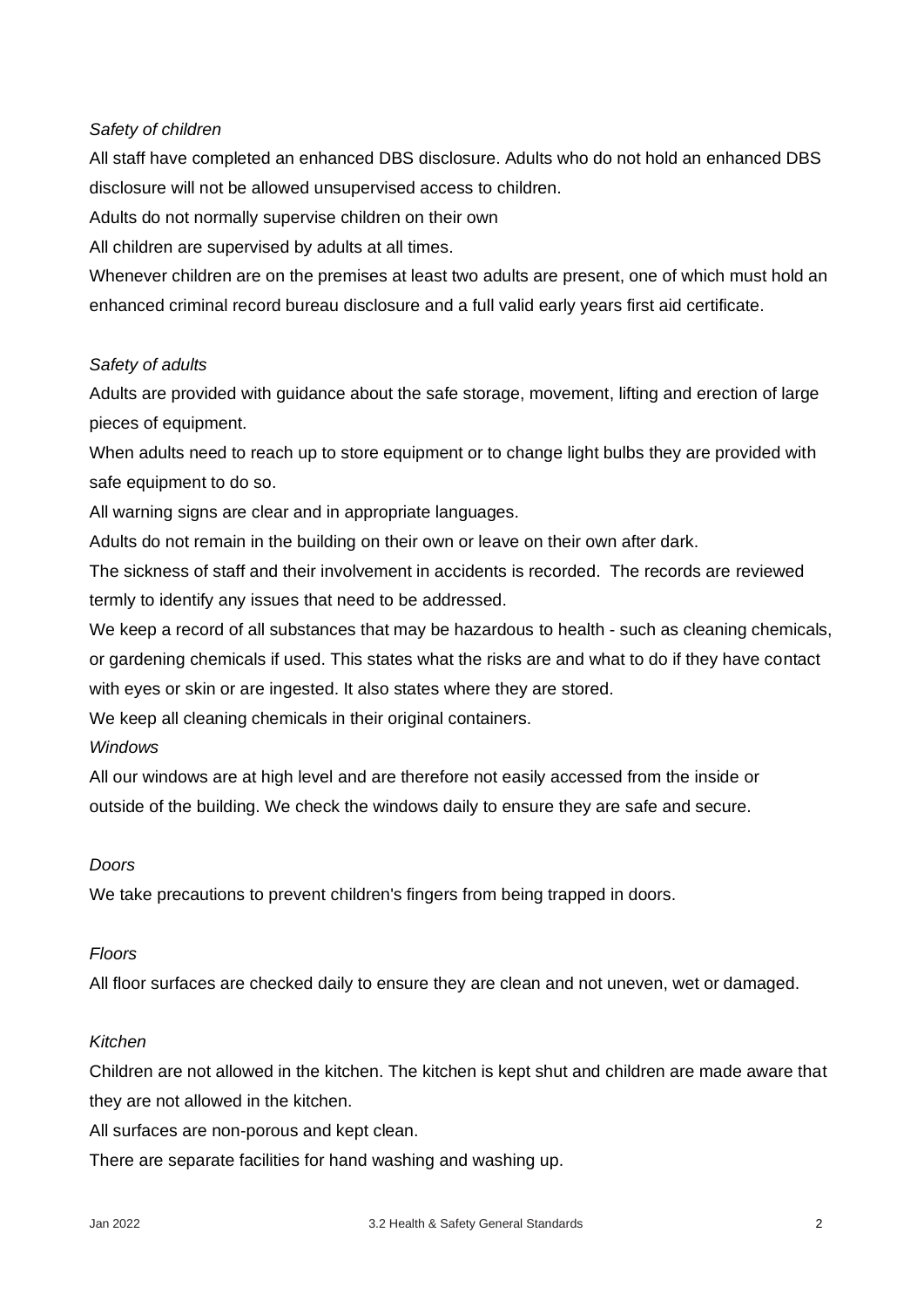We keep all cleaning chemicals in their original containers.

## *Electrical equipment*

All electrical equipment conforms to safety requirements and is checked regularly.

Our boiler/electrical switch gear/meter cupboard is not accessible to the children and is situated in the cupboard in the porch at a high level.

Fires, heaters, electric sockets, wires and leads are properly guarded and the children are taught not to touch them.

Storage heaters are checked daily to make sure they are not covered.

There are sufficient sockets to prevent overloading.

The temperature of hot water is controlled to prevent scalds.

Lighting and ventilation is adequate in all areas including storage areas.

## *Storage*

All resources and materials from which children select are stored safely.

All equipment and resources are stored or stacked safely to prevent them accidentally falling or collapsing.

## *Hygiene*

We regularly seek information from the Environmental Health Department and the Health Authority to ensure that we keep up-to-date with the latest recommendations.

Our daily routines encourage the children to learn about personal hygiene.

We have a daily cleaning routine for the setting which includes play room(s), kitchen, rest area, toilets and nappy changing areas.

We have a schedule for cleaning resources and equipment, dressing-up clothes and furnishings. The toilet area has a high standard of hygiene including hand washing and drying facilities and the disposal of nappies.

We implement good hygiene practices by:

- cleaning tables between activities;
- cleaning toilets regularly;
- wearing protective clothing such as aprons and disposable gloves as appropriate;
- providing sets of clean clothes;
- providing tissues and wipes;
- providing disposable paper towels

## *Food and Drink*

All staff hold a valid Food Safety Level 2 qualification.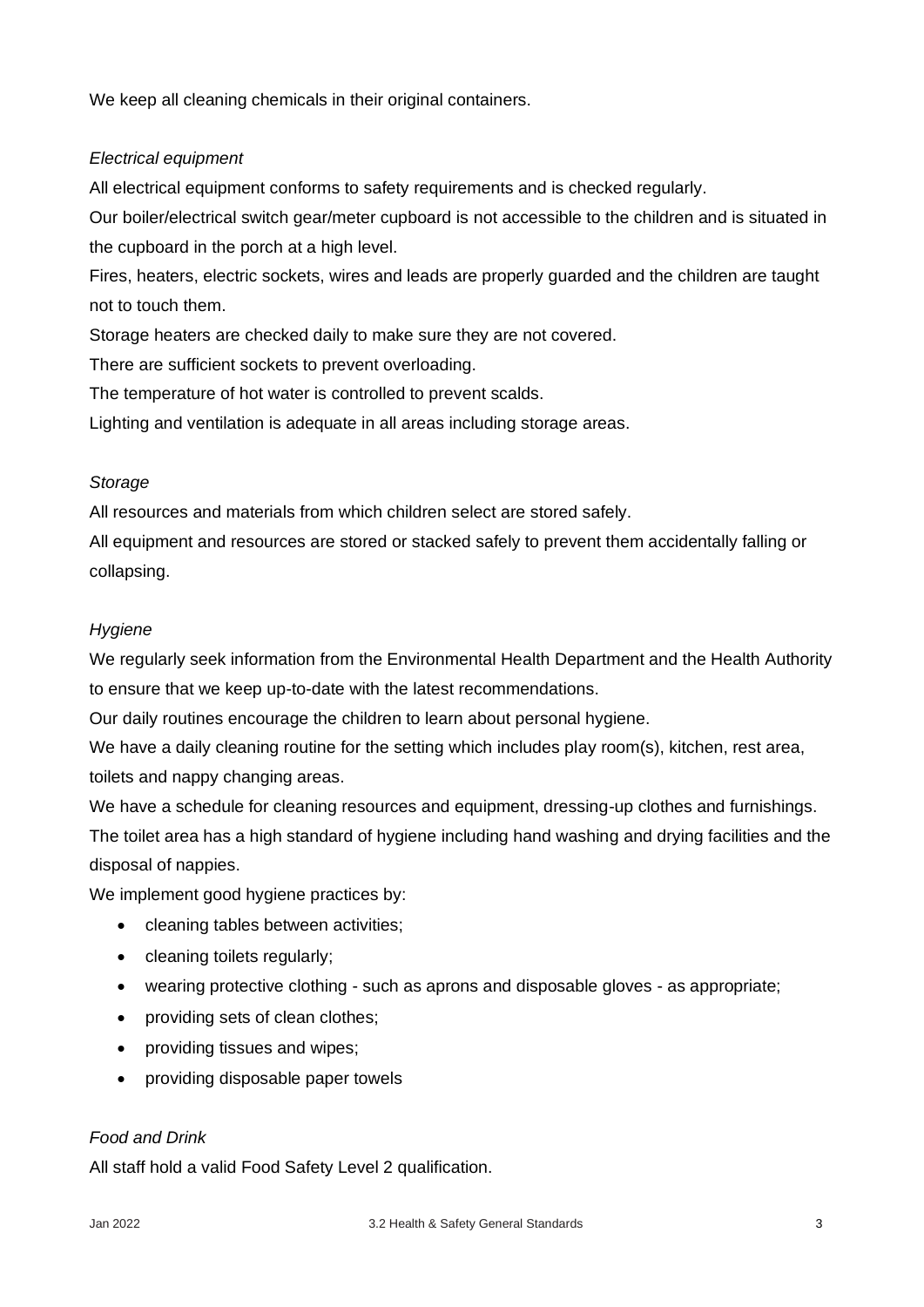All food and drink is stored appropriately according with food safety standards and the advice on the packaging.

Adults do not carry hot drinks through the play areas and do not place hot drinks in reach of children. Hot drinks are left in the kitchen until at a safe temperature.

Snack and meal times are supervised and food is consumed only while seated. Children are not allowed to walk around with food or drinks.

Fresh drinking water is accessible at all times.

Care is taken to ensure children do not have access to food or drinks to which they may be allergic.

# *Outdoor area*

The outdoor area is securely fenced and enclosed.

The outdoor area is checked before every use for hazards.

Care is taken to remove poisonous or dangerous plants such as ivy or brambles.

Equipment is dried before use to prevent slipping. The wooden climbing frame is painted with anti slip paint.

The sand pit is kept covered when not in use.

Digging areas and the vegetable patch as checked for faeces or other dangerous objects before use.

All outdoor play is supervised at all times.

# *Activities and resources*

Before purchase or loan, equipment and resources are checked to ensure that they are safe for the ages and stages of the children currently attending the setting.

The layout of play equipment allows adults and children to move safely and freely between activities.

All equipment is regularly checked for cleanliness and safety and any dangerous items are repaired or discarded.

All materials, including paint and glue, are non-toxic.

Sand is clean and suitable for children's play.

Physical play is constantly supervised.

Children are taught to handle and store tools safely.

Children learn about health, safety and personal hygiene through the activities we provide and the routines we follow.

Any faulty equipment is removed from use and is repaired. If it cannot be repaired it is discarded. Large pieces of equipment are discarded only with the consent of the manager.